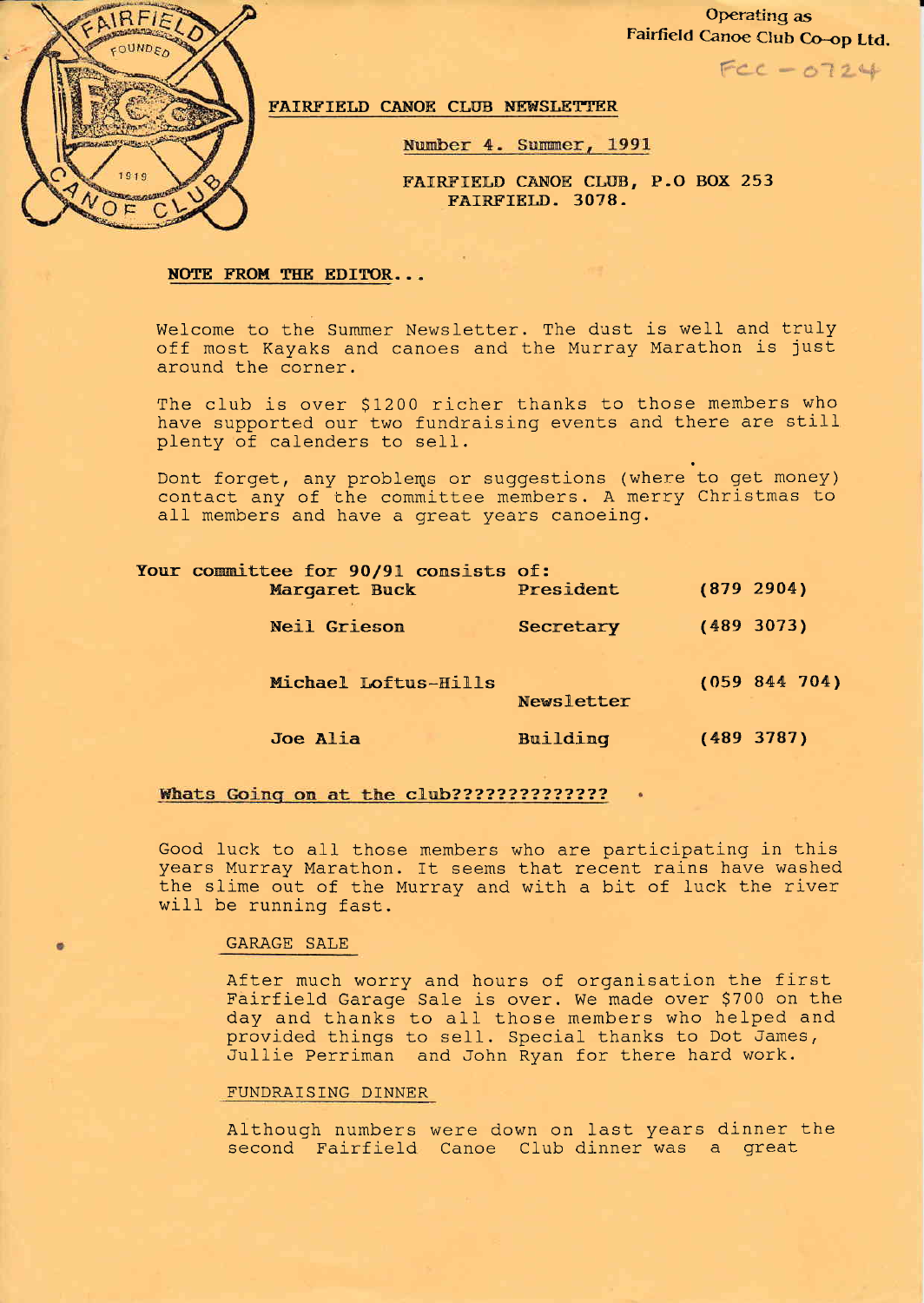success. Thirty five members success. Thirty five members and friends made over \$350<br>on the night. Thanks to all those members that made the<br>effort and came. came.

## CALENDERS. WE HAVE HEAPS

Yes we have over 300 of them. All those members that didnt<br>attend the dinner or make the garage sale must be feeling<br>very guilty. Redeem yourselves. Sell, sell, sell. The committee in their wisdom have decided that to avoid the<br>embarassment of having to sell 1992 calenders in 1993, every<br>member will have to sell six calenders. Sound complicated?.<br>Give them away, wall paper the walls, as lon

## Warning

After a recent visit from the Melbourne and Metropolitan Fire<br>Brigade we remind members to only use the B.B.Q for any fires.<br>Also make sure someone is supervising the fire at all times.

## DRAGON BOAT RACING

In my excitement f claimed that Fairfield members came second in Vancouver. We actually came third and Tony payne has insisted that he have room in this newsletter to set the record.

**M.D.B.T in the land of 3M's**<br>It was way, way back on June 14th that the Melbourne Dragon<br>Boat Team set off on an expedition far, far away to the land<br>of Maple Syrup, Mooses and Mounties. (Hereafter Known as the<br>land of 3M

We flew Kangaroo Airlines, no not QANTAS but one that went up and down more often than a pogo stick . For an 18 hour trip Melbourne to Vancouver it only took 30 hours, truly an efficient service.

The trip itself was uneventful, highlights being some spectacular scenery viewed from the air between San Jose and Vancouver. We were met in Vancouver by two Canadians and two large RV's (Recreational Vehicles) which proceeded to<br>transport our touring party of 30 to our luxurios<br>accomodation at the University of British Columbia. This was<br>excellent accomodation, not least because it was free (pa of our prize for coming second at Moomba) but also due to suitability for a large touring team. We had ready access to gyms, foodes of various kinds, pool and transport plus the scenery at the University itself was spectac large trees and a variety of plants plus little squirel<br>running all over the place were just some of the features.

Being clever Aussies we arrived a full week before the racing<br>started, plenty of time to acclimatise and get used to any<br>diet or lifestyle variations. Unfortunately being Australians<br>there was also a share of yobbos in the